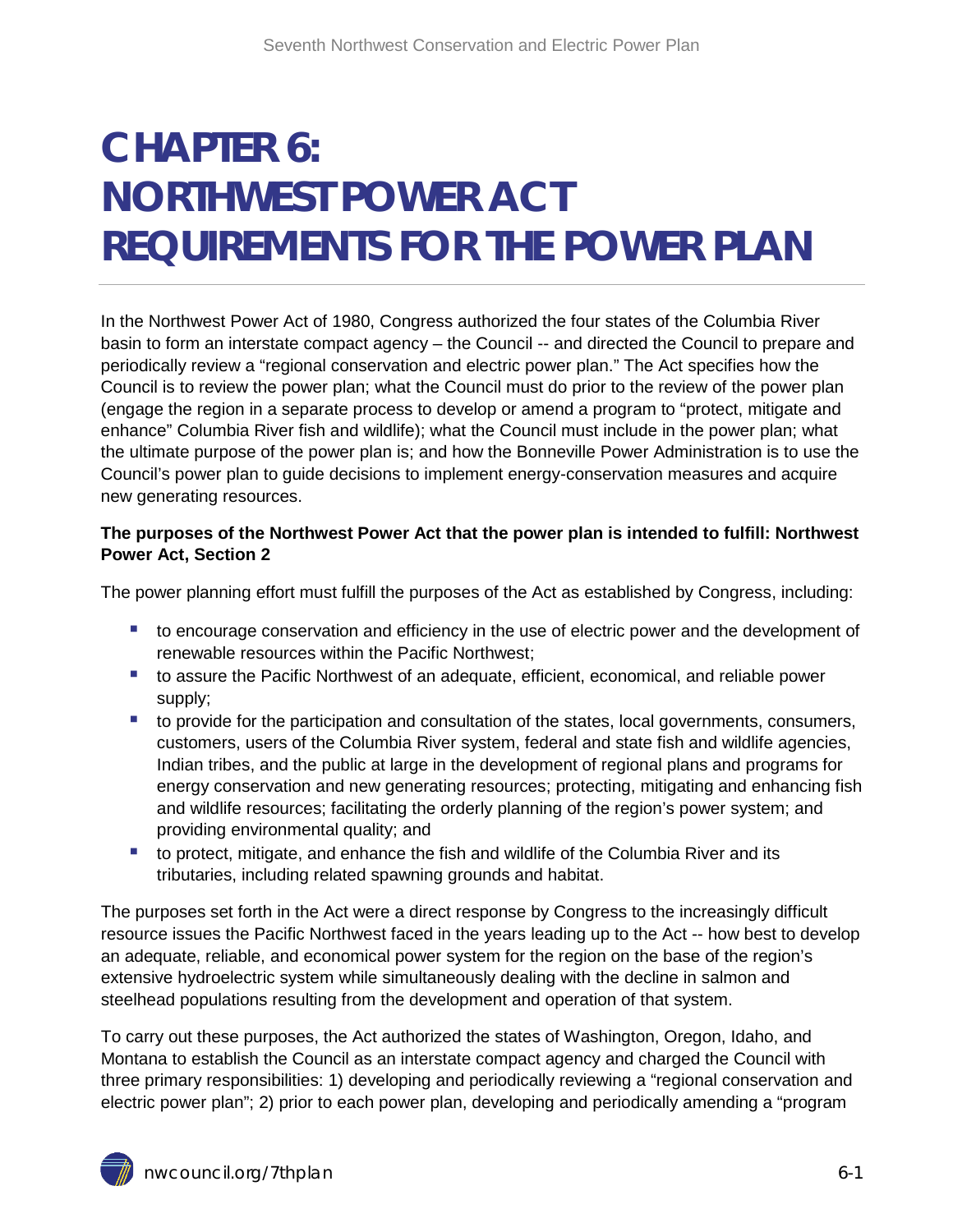to protect, mitigate and enhance fish and wildlife" affected by the Columbia River basin hydrosystem; and 3) developing both plan and program in a highly public manner with substantial public input.

### **The Council's regional conservation and electric power plan: Plan priorities; elements; and development process: Northwest Power Act, Sections 4(d) through 4(g)**

Sections 4(d) through 4(g) of the Act describe the "regional conservation and electric power plan" that the Council is to adopt and then review every five years; the process the Council is to follow in developing and reviewing the plan; and the substantive elements of the plan.

Section 4(e) lists the substantive priorities, considerations, and elements that the power plan must contain and reflect. The plan must "give priority to resources which the Council determines to be cost effective." Of the cost-effective resources available, the plan must give priority "first, to conservation; second, to renewable resources; third, to generating resources utilizing waste heat or generating resources of high fuel conversion efficiency; and fourth, to all other resources." Given the resource priorities established by Congress, the Council is responsible for developing a plan that "set[s] forth a general scheme for implementing conservation measures and developing resources… to reduce or meet the [Bonneville Power] Administrator's obligations." (See below on what those obligations are.) The Council must develop this resource scheme "with due consideration by the Council for (A) environmental quality, (B) compatibility with the existing regional power system, (C) protection, mitigation, and enhancement of fish and wildlife and related spawning grounds and habitat, including sufficient quantities and qualities of flows for successful migration, survival, and propagation of anadromous fish" and other criteria the Council may set forth in the plan.

The Act then details specific elements that must be included in the power plan in order to accomplish the priorities established by Congress in the Act. The Council is to include these elements "in such detail as the Council determines to be appropriate":

- (A) an energy conservation program, including model conservation standards<sup>[1](#page-0-0)</sup>
- (B) recommendations for research and development
- (C) a methodology for determining quantifiable environmental costs and benefits under section 3(4) of this  $Act<sup>2</sup>$  $Act<sup>2</sup>$  $Act<sup>2</sup>$
- (D) an electricity demand forecast of at least 20 years; a forecast of the power resources estimated by the Council to be required to meet the obligations of the Bonneville Power Administrator; and the portion of those obligations can be met by resources in the Act's

 $\overline{a}$ 

<sup>&</sup>lt;sup>1</sup> Conservation is defined in Section 3(3) of the Act. Detailed requirements for the model conservation standards are set<br>forth described in Section 4(f) of the Act. For further discussion, see Chapters 12 and 17.

<span id="page-1-0"></span><sup>&</sup>lt;sup>2</sup> Section 3(4) of the Act defines what it means for a conservation measure or generating resource to be "cost-effective". Cost-effectiveness, per the Act, is based on the "incremental system cost" of each resource, and is to include all direct costs of that resource over its effective life, including all direct and quantifiable environmental costs and benefits. *See* Chapter 19 for the required "methodology for determining quantifiable environmental costs and benefits" and further discussion of that element of the Act and of the "due consideration" requirements on the Council in developing the plan's resource strategy. "Resource" is defined in Section 3(19).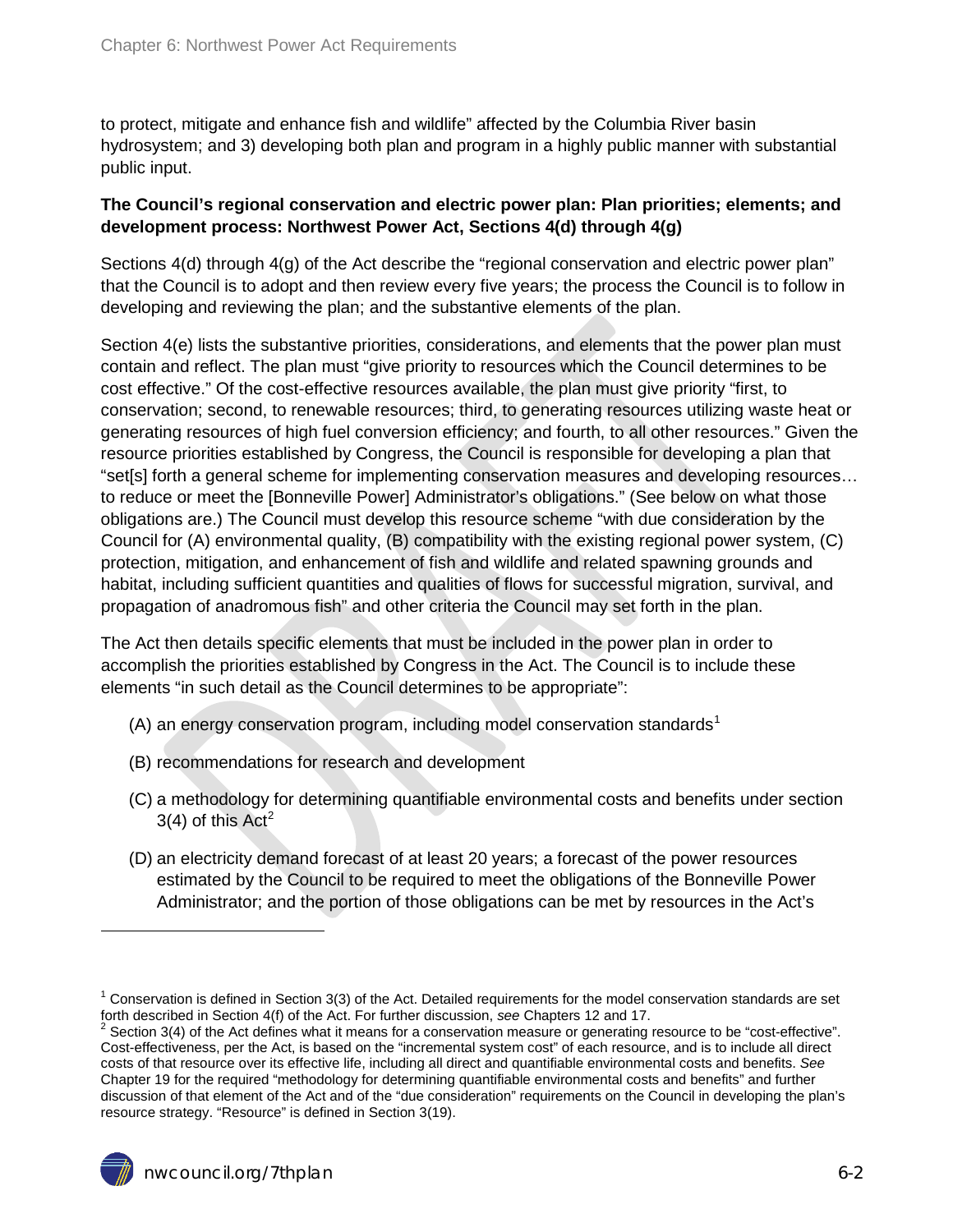priority categories. The power resource forecast shall also (i) include regional reliability and reserve requirements, (ii) take into account the effect, if any, of the requirements of the Council's fish and wildlife program on the availability of resources to Bonneville, and (iii) include the approximate amounts of power the Council recommends should be acquired by Bonneville and may include, to the extent practicable, an estimate of the types of resources from which such power should be acquired

- (E) an analysis of electricity reserve and reliability requirements and cost-effective methods of providing reserves designed to insure adequate electric power at the lowest probable cost
- (F) the fish and wildlife program promulgated prior to the power plan by the Council under Section 4(h) of the Act
- (G) any surcharge recommendation relevant to implementation of the model conservation standards and a methodology for calculating the surcharge

Sections 4(d)(1) and (g) of the Act describe how the Council is to engage the region in developing the power plan, requiring the Council to engage the public extensively in review of the power plan issues and elements. The Act directs the Council (and Bonneville) to insure widespread public involvement in the formulation of the plan and regional power policies, as well as to maintain comprehensive programs to inform the public of major regional power issues and obtain the public's views on the plan and major regional power issues. The Council and Bonneville are also directed to secure advice and consultation from Bonneville's power sales customers and others. The Act also requires the Council and Bonneville, as the Council develops and Bonneville implements the power plan, to encourage the cooperation, participation, and assistance of appropriate federal and state agencies, local governments, and Indian tribes. The Council and Bonneville are also to recognize and not abridge the authorities of state and local governments, electric utility systems, and other non-federal entities responsible for the planning, supply, distribution, operation, and use of electric power and the operation of electricity generating facilities.

What this adds up to is that the Council engages the public and key regional stakeholders for more than two years in an extensive public effort to review the power plan issues, develop a draft revised power plan, review the draft, and then finalize the updated power plan. The Council develops and discusses the substantive power plan issues in public at regularly scheduled monthly meetings of the Power Committee and the full Council during the development of the plan and at additional Power Committee and Council meetings called solely for the purpose of discussing issues related to the power plan. All meetings are open to the public, with substantial public notice and participation. Documents relevant to the power plan are widely available to the public throughout this process. The same is true of the meetings and discussions of the Council's power plan advisory committees, which are groups of technical and policy experts assembled to assist the Council in, among other things, analyzing issues and analytical work prepared in anticipation of the power plan. All meeting agendas and presentations are made available to the public through the Council's website and in other ways.

Once the Council develops and releases a draft revised power plan, the Act requires that the Council hold public hearings on the proposed power plan in each of the four Northwest states. The Council also schedules consultations on the draft plan with key regional entities, many of them specifically called out in the Act for consultation. This includes Bonneville, the Bonneville customers,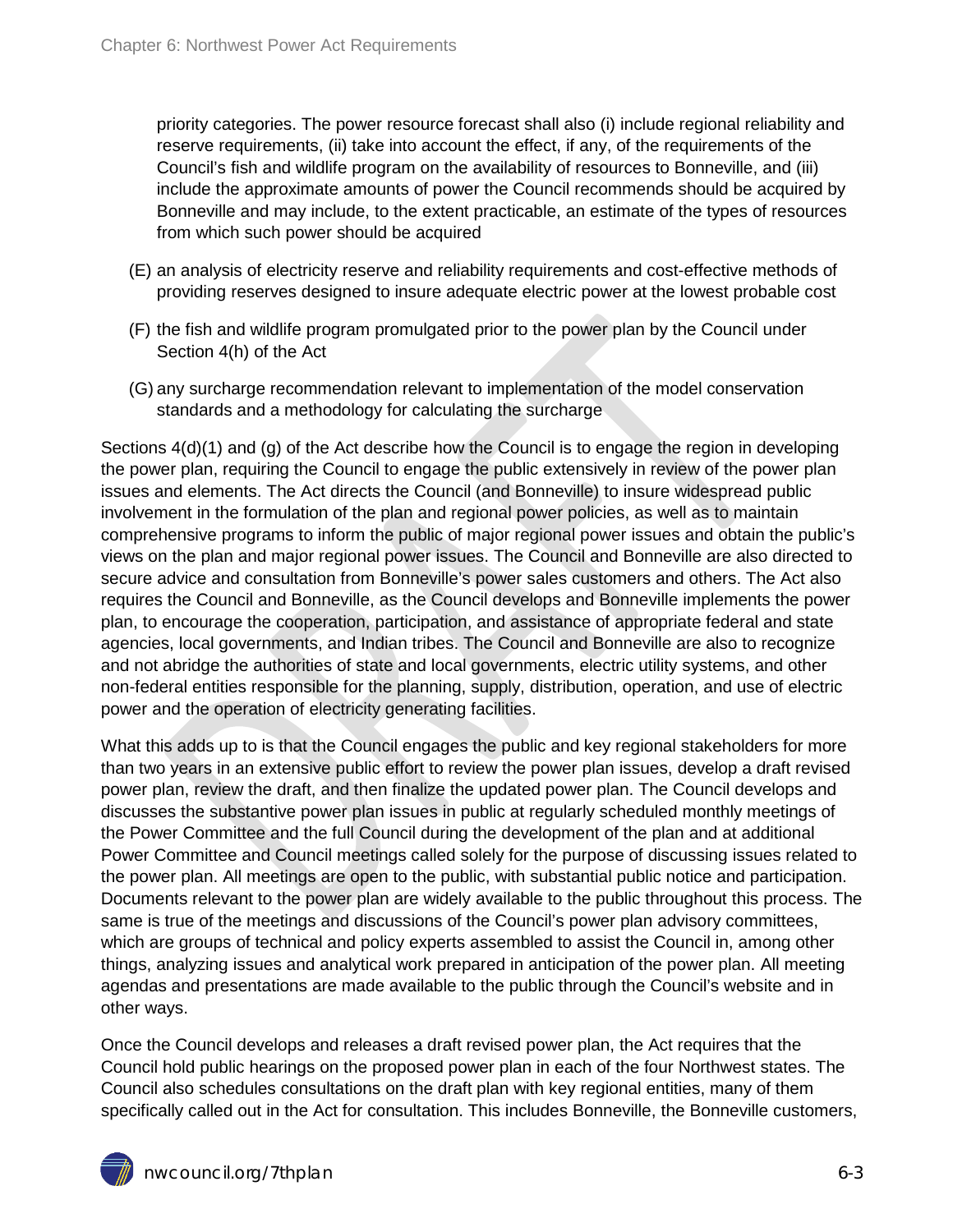other state and federal agencies, the region's Indian tribes, and non-governmental organizations with an interest in the power plan. In releasing the draft power plan and taking and considering public comment, the Council largely follows the notice and comment procedures specified in the federal Administrative Procedures Act. This includes providing for wide public notice of the draft power plan (and major elements of the plan in formulation before the draft), as well as written and oral comments at not just the specially designated public hearings on the draft plan, but also at the Council's regularly-scheduled meetings and through informal consultations throughout the two-year period both leading up to the release of the draft plan and then following its release.

#### **The Council's power plan guides Bonneville's new resource acquisition decisions: Northwest Power Act, Sections 4(d)(2) and 6(a) through 6(c)**

In adopting the Northwest Power Act, Congress envisioned that Bonneville, the federal power marketing agency selling at wholesale the electrical power produced by the Federal Columbia River Power System, would also be a major engine for adding new resources to the region's power system as needed. Sections 6(a)(2)(A) and (B) of the Act thus authorize and obligate Bonneville to acquire "sufficient resources" to meet the agency's contractual power sales obligations and to assist the agency in meeting the requirements of section 4(h) of the Act, that is, the fish and wildlife provisions.

Sections 4(d)(2) and 6(a), 6(b), and 6(c) then tie Bonneville's acquisition of new resources for these purposes directly to the Council's power plan by requiring that Bonneville's resource acquisitions, with certain narrow exceptions, be consistent with the Council's power plan. This assures the states and the region, through the Council, have a significant role in guiding Bonneville's resource acquisitions.

Aspects of the Seventh Power Plan and its resource strategy particularly focused on Bonneville are found in Chapter 7 (including the "Bonneville needs" portion of the regional demand forecast); in the resource strategy and action plan items particularly focused on Bonneville (Chapters 3 and 4), and in the chapter that pulls together the disparate elements of the plan into a Bonneville-focused discussion (Chapter 5).

Given the Administrator's obligation to acquire resources consistent with the Council's plan, the Council's regional power plan has obvious effects and influences on power supply decisions made by others in the region. The Act does not impose on other entities the same legal obligations toward the Council's plan as the statute requires of Bonneville, but the fact that Bonneville is the primary wholesale provider and marketer of electric power in the Pacific Northwest necessarily results in the plan affecting the resource decisions of Bonneville's customers as well as investor-owned utilities that purchase power from Bonneville and who may also own and market their own generation. The power plan is also examined by state energy offices as well as regulators responsible for overseeing the activities of various participants in the region's energy industry. Such entities do not owe any legal obligation towards the Council's plan. But they and others recognize that Bonneville does have obligations, and they recognize as well that the Council is the only entity tasked with taking a regionwide perspective to long-range power planning. The result, not surprisingly, is that the Council's power plan has an impact on power planners and regulators that goes beyond the resource acquisition activities of Bonneville. The State of Washington has gone one step further, in that Washington's Energy Independence Act (known as I-937) ties conservation planning in Washington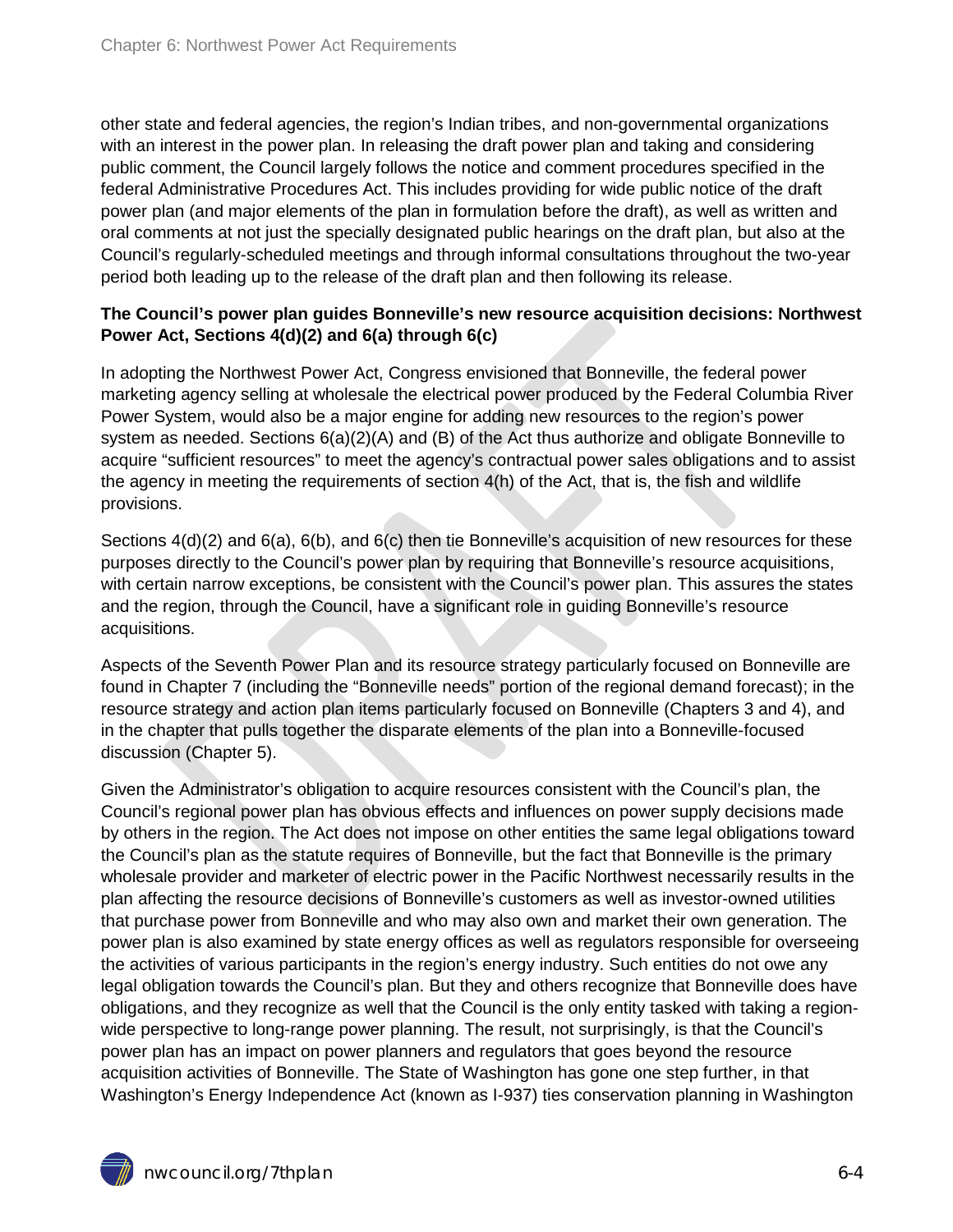to the Council's methodology for conservation planning. This is a matter of state law, not of the Northwest Power Act. See Chapter 12 for further discussion of the Energy Independence Act's requirements and their relationship to the Council's power plan.

## **The relationship of the Council's fish and wildlife program to the power plan: Northwest Power Act, Sections 4(e)(3)(F), 4(h)**

The last important piece of the statutory background is the first in order of Council action. In Section 4(h) Congress directed the Council, "prior to the development or review of the [power] plan, or any major revision thereto" to adopt a program intended to protect, mitigate, and enhance the fish and wildlife adversely affected by the hydroelectric facilities in the Columbia River basin. In contrast to the power plan provisions of the Act, developing or amending the fish and wildlife program is highly circumscribed.

A fish and wildlife program amendment process must begin by the Council requesting in writing recommendations from the region's state and federal fish and wildlife agencies and Indian tribes for "measures … to protect, mitigate, and enhance fish and wildlife, including related spawning grounds and habitat, affected by the development and operation of any hydroelectric project on the Columbia River and its tributaries" and "objectives for the development and operation of such projects on the Columbia River and its tributaries in a manner designed to protect, mitigate, and enhance fish and wildlife." These recommendations become the raw material from which the Council builds the resulting program measures and objectives. The Council must engage with the fish and wildlife agencies and tribes, the federal agencies operating and regulating the Columbia hydroelectric facilities, Bonneville, Bonneville's utility customers, and the general public to shape the recommendations into program measures, with narrow criteria for rejecting recommendations and while satisfying a set of strict substantive criteria along the way. These include a number of standards that further tie the Council's fish and wildlife program decisionmaking to the recommendations, expertise, and activities of the fish and wildlife agencies and tribes, as well as requirements to use the best available scientific knowledge in the choice of program measures to select the least-cost measures among those that meet the same sound biological objectives. The program the Council adopts must also continue to assure that the region has an adequate, efficient, economical, and reliable power supply.

After the Council adopts its fish and wildlife program, Bonneville has an obligation under Section 4(h)(10)(A) to use its fund and its authorities to protect, mitigate, and enhance fish and wildlife "in a manner consistent with" the Council's fish and wildlife program and power plan and the purposes of the Act. Bonneville and the other federal agencies operating, managing, or regulating Columbia River hydroelectric facilities have a separate obligation under Section 4(h)(11) to exercise their responsibilities taking into account the Council's fish and wildlife program at each stage of relevant decisionmaking processes "to the fullest extent practicable."